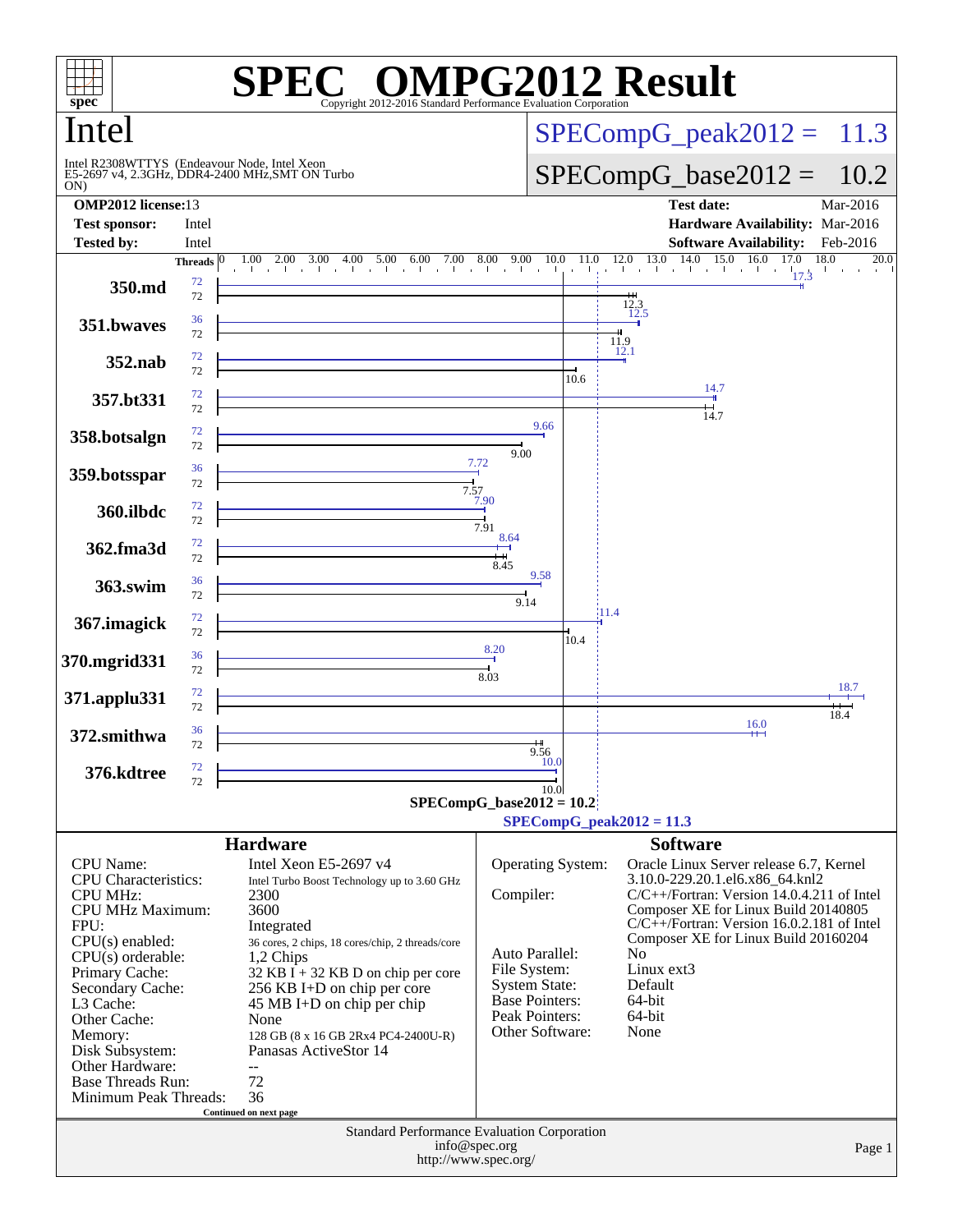

### Intel

#### ON) Intel R2308WTTYS (Endeavour Node, Intel Xeon<br>E5-2697 v4, 2.3GHz, DDR4-2400 MHz,SMT ON Turbo

[Maximum Peak Threads:](http://www.spec.org/auto/omp2012/Docs/result-fields.html#MaximumPeakThreads) 72

 $SPECompG<sub>p</sub>eak2012 = 11.3$ 

### $SPECompG_base2012 = 10.2$  $SPECompG_base2012 = 10.2$

**[OMP2012 license:](http://www.spec.org/auto/omp2012/Docs/result-fields.html#OMP2012license)**13 **[Test date:](http://www.spec.org/auto/omp2012/Docs/result-fields.html#Testdate)** Mar-2016 **[Test sponsor:](http://www.spec.org/auto/omp2012/Docs/result-fields.html#Testsponsor)** Intel **[Hardware Availability:](http://www.spec.org/auto/omp2012/Docs/result-fields.html#HardwareAvailability)** Mar-2016

**[Tested by:](http://www.spec.org/auto/omp2012/Docs/result-fields.html#Testedby)** Intel **[Software Availability:](http://www.spec.org/auto/omp2012/Docs/result-fields.html#SoftwareAvailability)** Feb-2016

| <b>Results Table</b>                                                                                     |             |                          |       |                |       |                |       |             |                        |              |                |              |                |              |  |
|----------------------------------------------------------------------------------------------------------|-------------|--------------------------|-------|----------------|-------|----------------|-------|-------------|------------------------|--------------|----------------|--------------|----------------|--------------|--|
|                                                                                                          | <b>Base</b> |                          |       |                |       |                |       | <b>Peak</b> |                        |              |                |              |                |              |  |
| <b>Benchmark</b>                                                                                         |             | <b>Threads   Seconds</b> | Ratio | <b>Seconds</b> | Ratio | <b>Seconds</b> | Ratio |             | <b>Threads Seconds</b> | <b>Ratio</b> | <b>Seconds</b> | <b>Ratio</b> | <b>Seconds</b> | <b>Ratio</b> |  |
| 350.md                                                                                                   | 72          | 374                      | 12.4  | 376            | 12.3  | 380            | 12.2  | 72          | 268                    | 17.3         | 267            | 17.3         | 267            | 17.3         |  |
| 351.bwayes                                                                                               | 72          | 380                      | 11.9  | 379            | 12.0  | 382            | 11.9  | 36          | 364                    | 12.5         | 363            | 12.5         | 363            | 12.5         |  |
| $352$ .nab                                                                                               | 72          | 367                      | 10.6  | 366            | 10.6  | 367            | 10.6  | 72          | 322                    | 12.1         | 323            | 12.0         | 322            | 12.1         |  |
| 357.bt331                                                                                                | 72          | 323                      | 14.7  | 328            | 14.4  | 323            | 14.7  | 72          | 323                    | 14.7         | 322            | 14.7         | 321            | 14.7         |  |
| 358.botsalgn                                                                                             | 72          | 484                      | 9.00  | 484            | 9.00  | 483            | 9.00  | 72          | 450                    | 9.66         | 450            | 9.66         | 450            | 9.66         |  |
| 359.botsspar                                                                                             | 72          | 693                      | 7.57  | 693            | 7.57  | 695            | 7.56  | 36          | 681                    | 7.71         | 680            | 7.72         | 680            | 7.72         |  |
| 360.ilbdc                                                                                                | 72          | 450                      | 7.92  | 450            | 7.91  | 452            | 7.88  | 72          | 450                    | 7.91         | 452            | 7.88         | 451            | 7.90         |  |
| 362.fma3d                                                                                                | 72          | 449                      | 8.45  | 445            | 8.55  | 461            | 8.23  | 72          | 438                    | 8.67         | 440            | 8.64         | 459            | 8.29         |  |
| 363.swim                                                                                                 | 72          | 497                      | 9.12  | 496            | 9.14  | 495            | 9.14  | 36          | 473                    | 9.58         | 473            | 9.57         | 473            | 9.58         |  |
| 367. imagick                                                                                             | 72          | 677                      | 10.4  | 677            | 10.4  | 678            | 10.4  | 72          | 619                    | 11.4         | 619            | 11.4         | 618            | 11.4         |  |
| 370.mgrid331                                                                                             | 72          | 550                      | 8.03  | 552            | 8.01  | 550            | 8.03  | 36          | 540                    | 8.19         | 539            | 8.20         | 538            | 8.21         |  |
| 371.applu331                                                                                             | 72          | 329                      | 18.4  | 332            | 18.2  | 323            | 18.8  | 72          | 324                    | 18.7         | 317            | 19.1         | 335            | 18.1         |  |
| 372.smithwa                                                                                              | 72          | 569                      | 9.43  | 560            | 9.56  | 558            | 9.61  | 36          | 331                    | 16.2         | 338            | 15.8         | 336            | <b>16.0</b>  |  |
| 376.kdtree                                                                                               | 72          | 450                      | 10.0  | 448            | 10.0  | 449            | 10.0  | 72          | 449                    | 10.0         | 449            | 10.0         | 449            | <b>10.0</b>  |  |
| Results appear in the order in which they were run. Bold underlined text indicates a median measurement. |             |                          |       |                |       |                |       |             |                        |              |                |              |                |              |  |

#### **[Submit Notes](http://www.spec.org/auto/omp2012/Docs/result-fields.html#SubmitNotes)**

The config file option 'submit' was used.

#### **[Platform Notes](http://www.spec.org/auto/omp2012/Docs/result-fields.html#PlatformNotes)**

 Sysinfo program /panfs/projects/innl/aknyaze1/OMP2012/1.0/Docs/sysinfo \$Rev: 395 \$ \$Date:: 2012-07-25 #\$ 8f8c0fe9e19c658963a1e67685e50647 running on ewb261 Sun Mar 13 01:46:38 2016

 This section contains SUT (System Under Test) info as seen by some common utilities. To remove or add to this section, see: <http://www.spec.org/omp2012/Docs/config.html#sysinfo>

 From /proc/cpuinfo model name : Intel(R) Xeon(R) CPU E5-2697 v4 @ 2.30GHz 2 "physical id"s (chips) 72 "processors" cores, siblings (Caution: counting these is hw and system dependent. The following excerpts from /proc/cpuinfo might not be reliable. Use with caution.) cpu cores : 18 siblings : 36 physical 0: cores 0 1 2 3 4 8 9 10 11 16 17 18 19 20 24 25 26 27 Continued on next page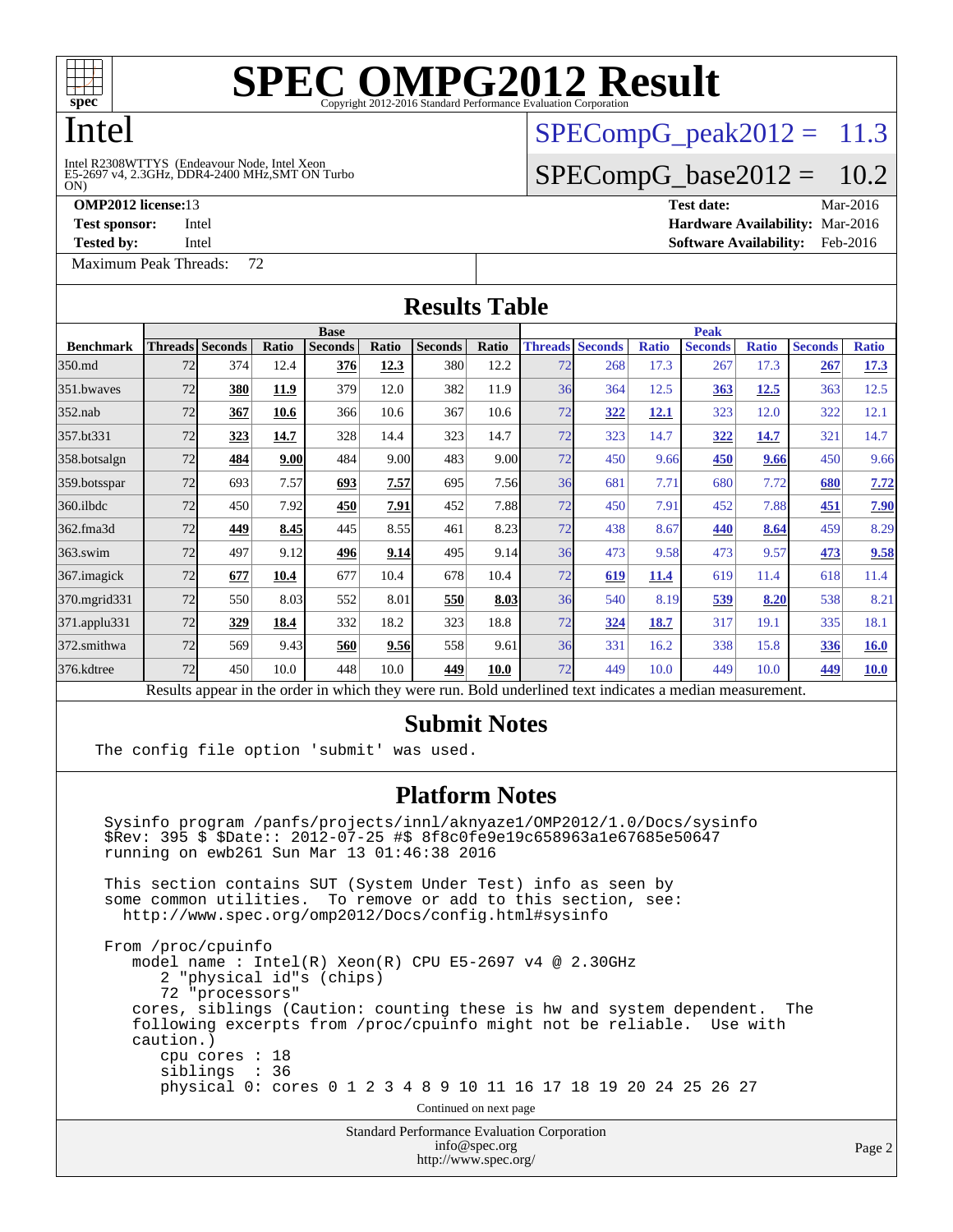

#### Intel

ON) Intel R2308WTTYS (Endeavour Node, Intel Xeon<br>E5-2697 v4, 2.3GHz, DDR4-2400 MHz,SMT ON Turbo  $SPECompG<sub>p</sub>eak2012 = 11.3$ 

 $SPECompG_base2012 = 10.2$  $SPECompG_base2012 = 10.2$ 

**[OMP2012 license:](http://www.spec.org/auto/omp2012/Docs/result-fields.html#OMP2012license)**13 **[Test date:](http://www.spec.org/auto/omp2012/Docs/result-fields.html#Testdate)** Mar-2016 **[Test sponsor:](http://www.spec.org/auto/omp2012/Docs/result-fields.html#Testsponsor)** Intel **[Hardware Availability:](http://www.spec.org/auto/omp2012/Docs/result-fields.html#HardwareAvailability)** Mar-2016 **[Tested by:](http://www.spec.org/auto/omp2012/Docs/result-fields.html#Testedby)** Intel **[Software Availability:](http://www.spec.org/auto/omp2012/Docs/result-fields.html#SoftwareAvailability)** Feb-2016

#### **[Platform Notes \(Continued\)](http://www.spec.org/auto/omp2012/Docs/result-fields.html#PlatformNotes)**

 physical 1: cores 0 1 2 3 4 8 9 10 11 16 17 18 19 20 24 25 26 27 cache size : 46080 KB From /proc/meminfo<br>MemTotal: 131920288 kB HugePages\_Total: 0 Hugepagesize: 2048 kB /usr/bin/lsb\_release -d Oracle Linux Server release 6.7 From /etc/\*release\* /etc/\*version\* oracle-release: Oracle Linux Server release 6.7 os-release: NAME="Oracle Linux Server" VERSION="6.7" ID="ol" VERSION\_ID="6.7" PRETTY\_NAME="Oracle Linux Server 6.7" ANSI\_COLOR="0;31" CPE\_NAME="cpe:/o:oracle:linux:6:7:server" HOME\_URL="<https://linux.oracle.com/"> redhat-release: Red Hat Enterprise Linux Server release 6.7 (Santiago) system-release: Oracle Linux Server release 6.7 system-release-cpe: cpe:/o:oracle:linux:6:7:server uname -a: Linux ewb261 3.10.0-229.20.1.el6.x86\_64.knl2 #2 SMP Tue Dec 8 22:27:38 MST 2015 x86\_64 x86\_64 x86\_64 GNU/Linux run-level 3 Mar 10 14:13 SPEC is set to: /panfs/projects/innl/aknyaze1/OMP2012/1.0 Type Size Used Avail Use% Mounted on panfs://36.101.211.31/projects panfs 78T 63T 16T 81% /panfs/projects Cannot run dmidecode; consider saying 'chmod +s /usr/sbin/dmidecode' (End of data from sysinfo program) **[General Notes](http://www.spec.org/auto/omp2012/Docs/result-fields.html#GeneralNotes)** ======================================================================== General base OMP Library Settings ENV\_KMP\_AFFINITY=compact,0 ======================================================================== General peak OMP Library Settings ENV\_KMP\_AFFINITY=compact,0

Continued on next page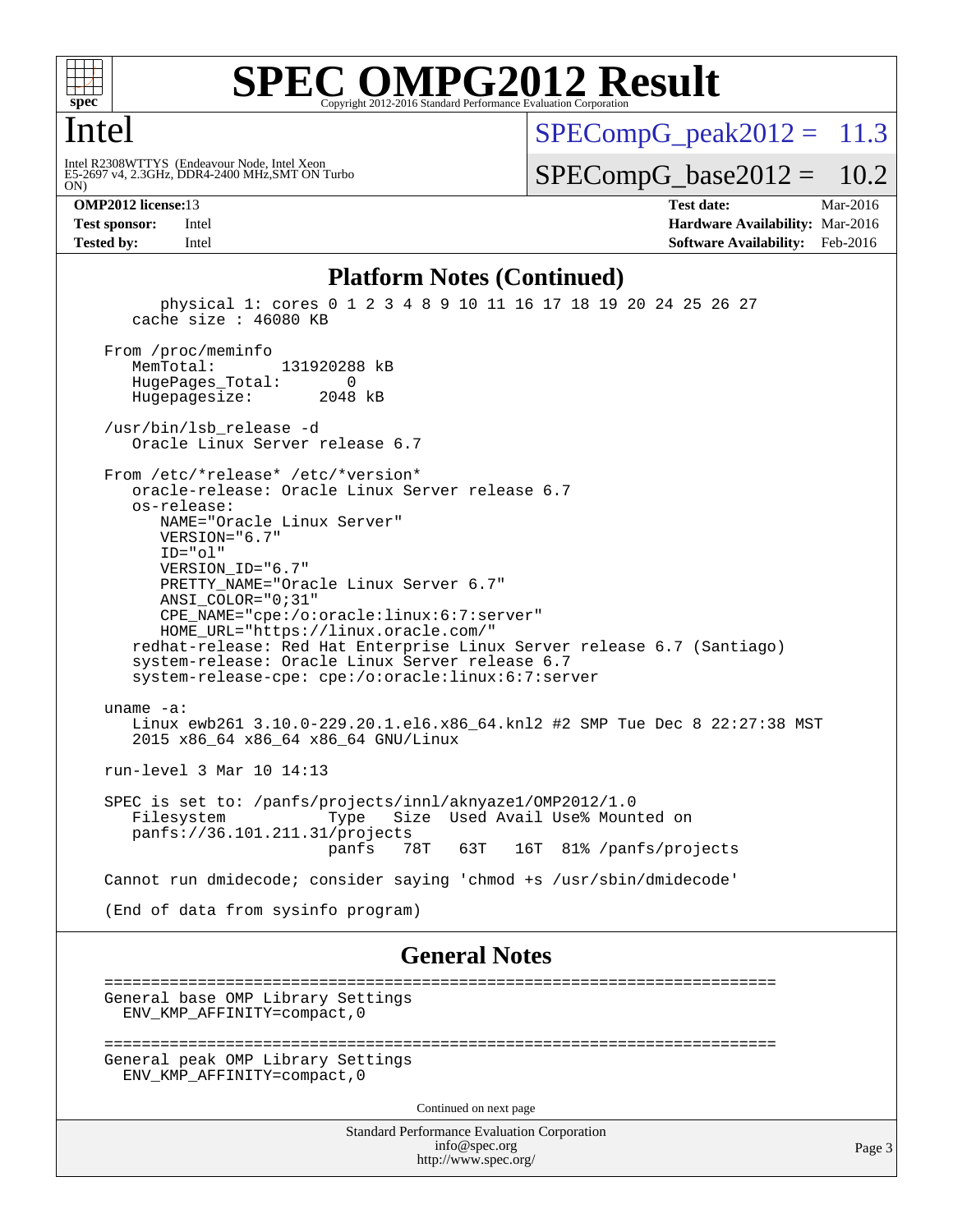

#### Intel

Intel R2308WTTYS (Endeavour Node, Intel Xeon<br>E5-2697 v4, 2.3GHz, DDR4-2400 MHz,SMT ON Turbo<br>ON)

 $SPECompG_peak2012 = 11.3$  $SPECompG_peak2012 = 11.3$ 

 $SPECompG_base2012 = 10.2$  $SPECompG_base2012 = 10.2$ 

**[OMP2012 license:](http://www.spec.org/auto/omp2012/Docs/result-fields.html#OMP2012license)**13 **[Test date:](http://www.spec.org/auto/omp2012/Docs/result-fields.html#Testdate)** Mar-2016 **[Test sponsor:](http://www.spec.org/auto/omp2012/Docs/result-fields.html#Testsponsor)** Intel **[Hardware Availability:](http://www.spec.org/auto/omp2012/Docs/result-fields.html#HardwareAvailability)** Mar-2016 **[Tested by:](http://www.spec.org/auto/omp2012/Docs/result-fields.html#Testedby)** Intel **[Software Availability:](http://www.spec.org/auto/omp2012/Docs/result-fields.html#SoftwareAvailability)** Feb-2016

#### **[General Notes \(Continued\)](http://www.spec.org/auto/omp2012/Docs/result-fields.html#GeneralNotes)**

| General OMP Library Settings<br>KMP_LIBRARY=turnaround<br>KMP STACKSIZE=256M<br>KMP BLOCKTIME=infinite<br>OMP DYNAMIC=FALSE<br>OMP NESTED=FALSE<br>OMP SCHEDULE=static<br>===================<br>-------------<br>=======                                                                                                                                                                                             |  |  |  |  |  |
|-----------------------------------------------------------------------------------------------------------------------------------------------------------------------------------------------------------------------------------------------------------------------------------------------------------------------------------------------------------------------------------------------------------------------|--|--|--|--|--|
| Compiler selection proxy script spec{icc/ifort/icpc/run} was used:<br>#!/bin/sh<br>$COMPBIN = \frac{2}{5} \{BASH_SOWRCE[0]: -\frac{2}{5}0\}$<br>$COMPBIN = \frac{2}{5} \{COMPBIN# \# \times / spec \}$<br>version=\$1<br>shift                                                                                                                                                                                        |  |  |  |  |  |
| COMPILER_ROOT_PATHS="/opt/intel/compiler"                                                                                                                                                                                                                                                                                                                                                                             |  |  |  |  |  |
| for COMPILER ROOT PATH in \$COMPILER ROOT PATHS ; do<br>if [ -e "\$COMPILER_ROOT_PATH/\${version}/bin/compilervars.sh" ] ; then<br>. \$COMPILER_ROOT_PATH/\${version}/bin/compilervars.sh intel64<br>break<br>fi<br>done                                                                                                                                                                                              |  |  |  |  |  |
| exec \$COMPBIN "\$@"<br>for specrun last line is<br>exec "\$@"<br>Compiler for base and most peak: C/C++/Fortran: Version 14.0.4.211 of Intel Composer XE for Linux Build 20140805<br>Compiler for some peak components (where 2016u2 is specified): C/C++/Fortran: Version 16.0.2.181 of Intel Composer XE for Linux Build 20160204<br>351.bwaves:peak:<br>ENV_KMP_AFFINITY=compact, 1<br>ENV OMP SCHEDULE=static, 1 |  |  |  |  |  |
| 359.botsspar:peak:<br>ENV KMP AFFINITY=compact, 1<br>ENV_OMP_SCHEDULE=guided                                                                                                                                                                                                                                                                                                                                          |  |  |  |  |  |
| ==============<br>---------------------<br>363.swim:peak:<br>ENV_KMP_AFFINITY=compact, 1                                                                                                                                                                                                                                                                                                                              |  |  |  |  |  |
| 370.mgrid331:peak:<br>ENV_KMP_AFFINITY=compact, 1                                                                                                                                                                                                                                                                                                                                                                     |  |  |  |  |  |
| 372.smithwa:peak:<br>ENV_OMP_SCHEDULE=static, 1                                                                                                                                                                                                                                                                                                                                                                       |  |  |  |  |  |
| Standard Performance Evaluation Corporation                                                                                                                                                                                                                                                                                                                                                                           |  |  |  |  |  |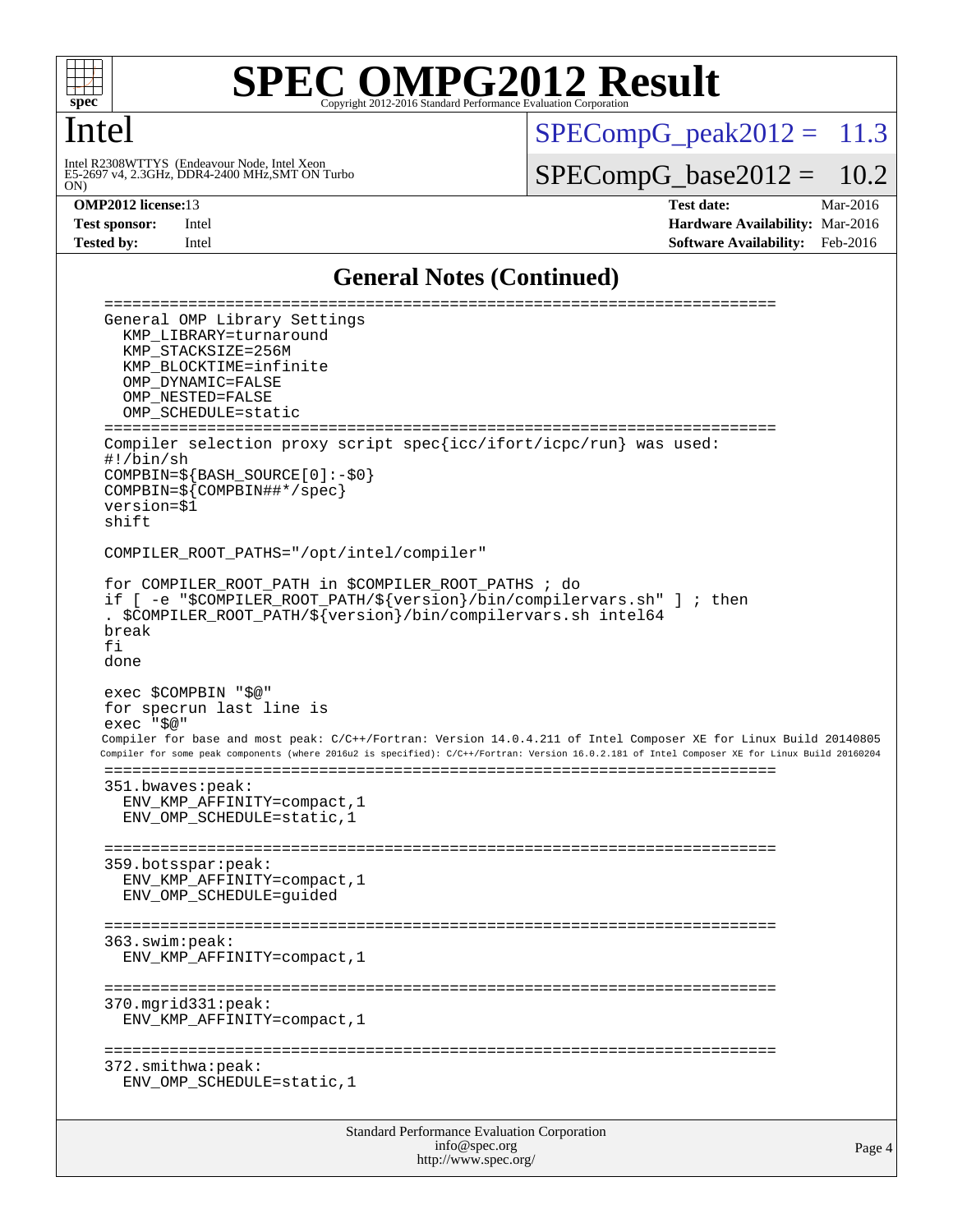

#### Intel

Intel R2308WTTYS (Endeavour Node, Intel Xeon<br>E5-2697 v4, 2.3GHz, DDR4-2400 MHz,SMT ON Turbo<br>ON)

 $SPECompG_peak2012 = 11.3$  $SPECompG_peak2012 = 11.3$ 

 $SPECompG_base2012 = 10.2$  $SPECompG_base2012 = 10.2$ 

**[OMP2012 license:](http://www.spec.org/auto/omp2012/Docs/result-fields.html#OMP2012license)**13 **[Test date:](http://www.spec.org/auto/omp2012/Docs/result-fields.html#Testdate)** Mar-2016 **[Test sponsor:](http://www.spec.org/auto/omp2012/Docs/result-fields.html#Testsponsor)** Intel **[Hardware Availability:](http://www.spec.org/auto/omp2012/Docs/result-fields.html#HardwareAvailability)** Mar-2016 **[Tested by:](http://www.spec.org/auto/omp2012/Docs/result-fields.html#Testedby)** Intel **[Software Availability:](http://www.spec.org/auto/omp2012/Docs/result-fields.html#SoftwareAvailability)** Feb-2016

### **[Base Compiler Invocation](http://www.spec.org/auto/omp2012/Docs/result-fields.html#BaseCompilerInvocation)**

[C benchmarks](http://www.spec.org/auto/omp2012/Docs/result-fields.html#Cbenchmarks): [specicc 2013\\_sp1.4.211](http://www.spec.org/omp2012/results/res2016q1/omp2012-20160316-00068.flags.html#user_CCbase_spec_intel_icc_d9c10bd2d118b07b7b97b2b723d66f9f)

[C++ benchmarks:](http://www.spec.org/auto/omp2012/Docs/result-fields.html#CXXbenchmarks) [specicpc 2013\\_sp1.4.211](http://www.spec.org/omp2012/results/res2016q1/omp2012-20160316-00068.flags.html#user_CXXbase_spec_intel_icpc_88c032a0e5d2dc8ec4fb942f2db7966d)

[Fortran benchmarks](http://www.spec.org/auto/omp2012/Docs/result-fields.html#Fortranbenchmarks): [specifort 2013\\_sp1.4.211](http://www.spec.org/omp2012/results/res2016q1/omp2012-20160316-00068.flags.html#user_FCbase_spec_intel_ifort_fc2315502c764666d111917aceb48fea)

**[Base Portability Flags](http://www.spec.org/auto/omp2012/Docs/result-fields.html#BasePortabilityFlags)**

 350.md: [-FR](http://www.spec.org/omp2012/results/res2016q1/omp2012-20160316-00068.flags.html#user_baseFPORTABILITY350_md_f-FR) 357.bt331: [-mcmodel=medium](http://www.spec.org/omp2012/results/res2016q1/omp2012-20160316-00068.flags.html#user_basePORTABILITY357_bt331_f-mcmodel_3a41622424bdd074c4f0f2d2f224c7e5) 363.swim: [-mcmodel=medium](http://www.spec.org/omp2012/results/res2016q1/omp2012-20160316-00068.flags.html#user_basePORTABILITY363_swim_f-mcmodel_3a41622424bdd074c4f0f2d2f224c7e5) 367.imagick: [-std=c99](http://www.spec.org/omp2012/results/res2016q1/omp2012-20160316-00068.flags.html#user_baseCPORTABILITY367_imagick_f-std_2ec6533b6e06f1c4a6c9b78d9e9cde24)

**[Base Optimization Flags](http://www.spec.org/auto/omp2012/Docs/result-fields.html#BaseOptimizationFlags)**

[C benchmarks](http://www.spec.org/auto/omp2012/Docs/result-fields.html#Cbenchmarks): [-O3](http://www.spec.org/omp2012/results/res2016q1/omp2012-20160316-00068.flags.html#user_CCbase_f-O3) [-openmp](http://www.spec.org/omp2012/results/res2016q1/omp2012-20160316-00068.flags.html#user_CCbase_f-openmp) [-ipo](http://www.spec.org/omp2012/results/res2016q1/omp2012-20160316-00068.flags.html#user_CCbase_f-ipo_84062ab53814f613187d02344b8f49a7) [-xCORE-AVX2](http://www.spec.org/omp2012/results/res2016q1/omp2012-20160316-00068.flags.html#user_CCbase_f-xCORE-AVX2) [-ansi-alias](http://www.spec.org/omp2012/results/res2016q1/omp2012-20160316-00068.flags.html#user_CCbase_f-ansi-alias) [C++ benchmarks:](http://www.spec.org/auto/omp2012/Docs/result-fields.html#CXXbenchmarks) [-O3](http://www.spec.org/omp2012/results/res2016q1/omp2012-20160316-00068.flags.html#user_CXXbase_f-O3) [-openmp](http://www.spec.org/omp2012/results/res2016q1/omp2012-20160316-00068.flags.html#user_CXXbase_f-openmp) [-ipo](http://www.spec.org/omp2012/results/res2016q1/omp2012-20160316-00068.flags.html#user_CXXbase_f-ipo_84062ab53814f613187d02344b8f49a7) [-xCORE-AVX2](http://www.spec.org/omp2012/results/res2016q1/omp2012-20160316-00068.flags.html#user_CXXbase_f-xCORE-AVX2) [-ansi-alias](http://www.spec.org/omp2012/results/res2016q1/omp2012-20160316-00068.flags.html#user_CXXbase_f-ansi-alias) [Fortran benchmarks](http://www.spec.org/auto/omp2012/Docs/result-fields.html#Fortranbenchmarks): [-O3](http://www.spec.org/omp2012/results/res2016q1/omp2012-20160316-00068.flags.html#user_FCbase_f-O3) [-openmp](http://www.spec.org/omp2012/results/res2016q1/omp2012-20160316-00068.flags.html#user_FCbase_f-openmp) [-ipo](http://www.spec.org/omp2012/results/res2016q1/omp2012-20160316-00068.flags.html#user_FCbase_f-ipo_84062ab53814f613187d02344b8f49a7) [-xCORE-AVX2](http://www.spec.org/omp2012/results/res2016q1/omp2012-20160316-00068.flags.html#user_FCbase_f-xCORE-AVX2) [-align array64byte](http://www.spec.org/omp2012/results/res2016q1/omp2012-20160316-00068.flags.html#user_FCbase_f-align_c9377f996e966d652baaf753401d4725)

### **[Peak Compiler Invocation](http://www.spec.org/auto/omp2012/Docs/result-fields.html#PeakCompilerInvocation)**

[C benchmarks \(except as noted below\)](http://www.spec.org/auto/omp2012/Docs/result-fields.html#Cbenchmarksexceptasnotedbelow): [specicc 2016u2](http://www.spec.org/omp2012/results/res2016q1/omp2012-20160316-00068.flags.html#user_CCpeak_spec_intel_icc_5c7029f0eb8827b339e12b7e44a2a07d)

359.botsspar: [specicc 2013\\_sp1.4.211](http://www.spec.org/omp2012/results/res2016q1/omp2012-20160316-00068.flags.html#user_peakCCLD359_botsspar_spec_intel_icc_d9c10bd2d118b07b7b97b2b723d66f9f)

372.smithwa: [specicc 2013\\_sp1.4.211](http://www.spec.org/omp2012/results/res2016q1/omp2012-20160316-00068.flags.html#user_peakCCLD372_smithwa_spec_intel_icc_d9c10bd2d118b07b7b97b2b723d66f9f)

[C++ benchmarks:](http://www.spec.org/auto/omp2012/Docs/result-fields.html#CXXbenchmarks) [specicpc 2013\\_sp1.4.211](http://www.spec.org/omp2012/results/res2016q1/omp2012-20160316-00068.flags.html#user_CXXpeak_spec_intel_icpc_88c032a0e5d2dc8ec4fb942f2db7966d)

[Fortran benchmarks \(except as noted below\)](http://www.spec.org/auto/omp2012/Docs/result-fields.html#Fortranbenchmarksexceptasnotedbelow): [specifort 2013\\_sp1.4.211](http://www.spec.org/omp2012/results/res2016q1/omp2012-20160316-00068.flags.html#user_FCpeak_spec_intel_ifort_fc2315502c764666d111917aceb48fea)

350.md: [specifort 2016u2](http://www.spec.org/omp2012/results/res2016q1/omp2012-20160316-00068.flags.html#user_peakFCLD350_md_spec_intel_ifort_edf6397889f3446c49d2d06c82a770ae)

Continued on next page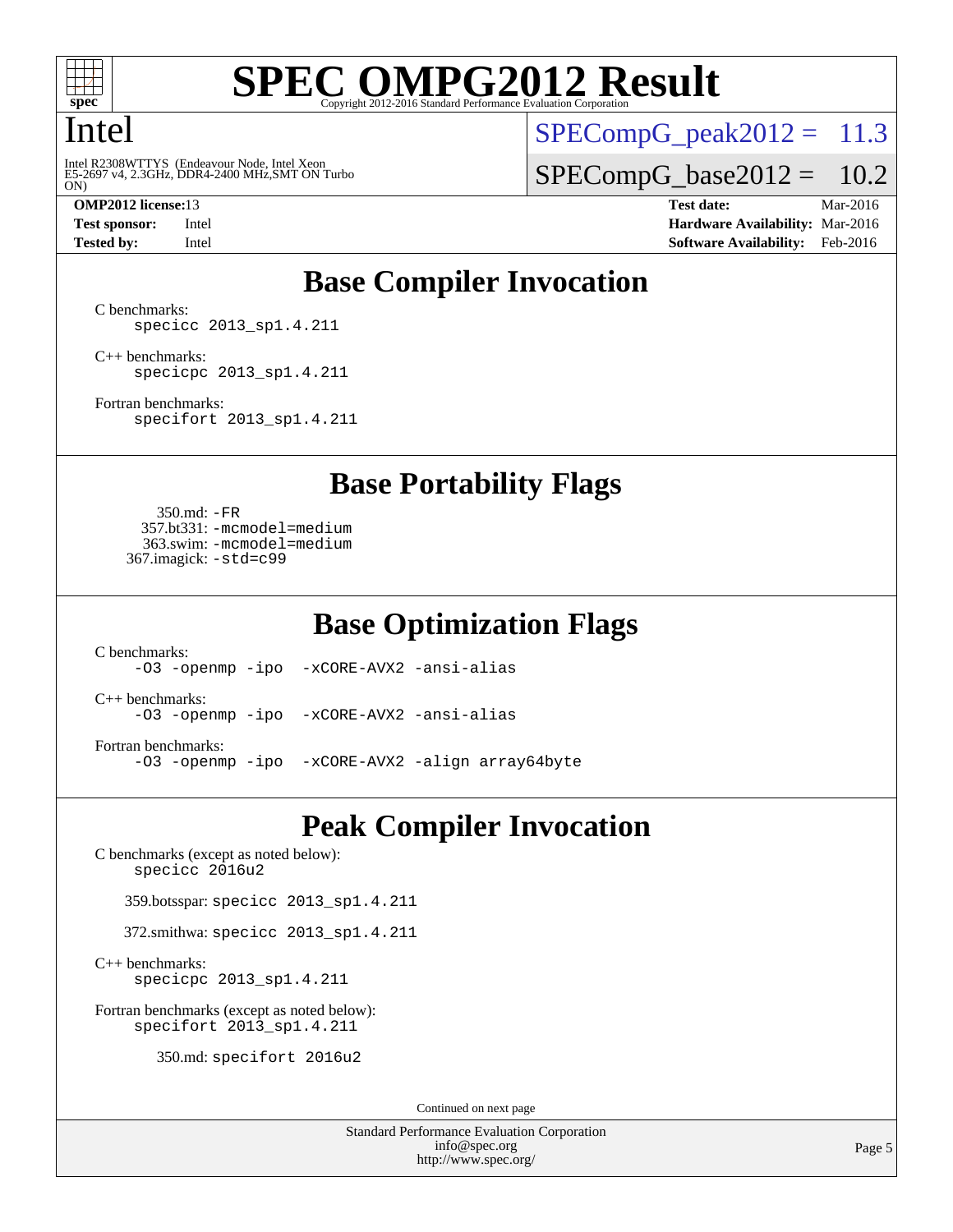

### Intel

Intel R2308WTTYS (Endeavour Node, Intel Xeon<br>E5-2697 v4, 2.3GHz, DDR4-2400 MHz,SMT ON Turbo<br>ON)

 $SPECompG<sub>p</sub>eak2012 = 11.3$ 

 $SPECompG_base2012 = 10.2$  $SPECompG_base2012 = 10.2$ 

**[OMP2012 license:](http://www.spec.org/auto/omp2012/Docs/result-fields.html#OMP2012license)**13 **[Test date:](http://www.spec.org/auto/omp2012/Docs/result-fields.html#Testdate)** Mar-2016 **[Test sponsor:](http://www.spec.org/auto/omp2012/Docs/result-fields.html#Testsponsor)** Intel **[Hardware Availability:](http://www.spec.org/auto/omp2012/Docs/result-fields.html#HardwareAvailability)** Mar-2016 **[Tested by:](http://www.spec.org/auto/omp2012/Docs/result-fields.html#Testedby)** Intel **[Software Availability:](http://www.spec.org/auto/omp2012/Docs/result-fields.html#SoftwareAvailability)** Feb-2016

## **[Peak Compiler Invocation \(Continued\)](http://www.spec.org/auto/omp2012/Docs/result-fields.html#PeakCompilerInvocation)**

371.applu331: [specifort 2016u2](http://www.spec.org/omp2012/results/res2016q1/omp2012-20160316-00068.flags.html#user_peakFCLD371_applu331_spec_intel_ifort_edf6397889f3446c49d2d06c82a770ae)

### **[Peak Portability Flags](http://www.spec.org/auto/omp2012/Docs/result-fields.html#PeakPortabilityFlags)**

```
 350.md: -FR
 357.bt331: -mcmodel=medium
  363.swim: -mcmodel=medium
367.imagick: -std=c99
```
### **[Peak Optimization Flags](http://www.spec.org/auto/omp2012/Docs/result-fields.html#PeakOptimizationFlags)**

```
C benchmarks:
```
 352.nab: [-O3](http://www.spec.org/omp2012/results/res2016q1/omp2012-20160316-00068.flags.html#user_peakOPTIMIZE352_nab_f-O3) [-qopenmp](http://www.spec.org/omp2012/results/res2016q1/omp2012-20160316-00068.flags.html#user_peakOPTIMIZE352_nab_f-qopenmp) [-ipo](http://www.spec.org/omp2012/results/res2016q1/omp2012-20160316-00068.flags.html#user_peakOPTIMIZE352_nab_f-ipo_84062ab53814f613187d02344b8f49a7) [-xCORE-AVX2](http://www.spec.org/omp2012/results/res2016q1/omp2012-20160316-00068.flags.html#user_peakOPTIMIZE352_nab_f-xCORE-AVX2) [-fno-alias](http://www.spec.org/omp2012/results/res2016q1/omp2012-20160316-00068.flags.html#user_peakOPTIMIZE352_nab_f-no-alias_694e77f6c5a51e658e82ccff53a9e63a) [-opt-malloc-options=1](http://www.spec.org/omp2012/results/res2016q1/omp2012-20160316-00068.flags.html#user_peakOPTIMIZE352_nab_f-opt-malloc-options_d882ffc6ff87e51efe45f9a5190004b0) [-opt-calloc](http://www.spec.org/omp2012/results/res2016q1/omp2012-20160316-00068.flags.html#user_peakOPTIMIZE352_nab_f-opt-calloc) [-fp-model fast=2](http://www.spec.org/omp2012/results/res2016q1/omp2012-20160316-00068.flags.html#user_peakOPTIMIZE352_nab_f-fp-model_a7fb8ccb7275e23f0079632c153cfcab) [-no-prec-div](http://www.spec.org/omp2012/results/res2016q1/omp2012-20160316-00068.flags.html#user_peakOPTIMIZE352_nab_f-no-prec-div) [-no-prec-sqrt](http://www.spec.org/omp2012/results/res2016q1/omp2012-20160316-00068.flags.html#user_peakOPTIMIZE352_nab_f-no-prec-sqrt) [-ansi-alias](http://www.spec.org/omp2012/results/res2016q1/omp2012-20160316-00068.flags.html#user_peakCOPTIMIZE352_nab_f-ansi-alias) 358.botsalgn: [-O3](http://www.spec.org/omp2012/results/res2016q1/omp2012-20160316-00068.flags.html#user_peakOPTIMIZE358_botsalgn_f-O3) [-qopenmp](http://www.spec.org/omp2012/results/res2016q1/omp2012-20160316-00068.flags.html#user_peakOPTIMIZE358_botsalgn_f-qopenmp) [-ipo](http://www.spec.org/omp2012/results/res2016q1/omp2012-20160316-00068.flags.html#user_peakOPTIMIZE358_botsalgn_f-ipo_84062ab53814f613187d02344b8f49a7) [-xCORE-AVX2](http://www.spec.org/omp2012/results/res2016q1/omp2012-20160316-00068.flags.html#user_peakOPTIMIZE358_botsalgn_f-xCORE-AVX2) [-fno-alias](http://www.spec.org/omp2012/results/res2016q1/omp2012-20160316-00068.flags.html#user_peakOPTIMIZE358_botsalgn_f-no-alias_694e77f6c5a51e658e82ccff53a9e63a) [-ansi-alias](http://www.spec.org/omp2012/results/res2016q1/omp2012-20160316-00068.flags.html#user_peakCOPTIMIZE358_botsalgn_f-ansi-alias) 359.botsspar: [-O3](http://www.spec.org/omp2012/results/res2016q1/omp2012-20160316-00068.flags.html#user_peakOPTIMIZE359_botsspar_f-O3) [-openmp](http://www.spec.org/omp2012/results/res2016q1/omp2012-20160316-00068.flags.html#user_peakOPTIMIZE359_botsspar_f-openmp) [-ipo](http://www.spec.org/omp2012/results/res2016q1/omp2012-20160316-00068.flags.html#user_peakOPTIMIZE359_botsspar_f-ipo_84062ab53814f613187d02344b8f49a7) [-xCORE-AVX2](http://www.spec.org/omp2012/results/res2016q1/omp2012-20160316-00068.flags.html#user_peakOPTIMIZE359_botsspar_f-xCORE-AVX2) [-fno-alias](http://www.spec.org/omp2012/results/res2016q1/omp2012-20160316-00068.flags.html#user_peakOPTIMIZE359_botsspar_f-no-alias_694e77f6c5a51e658e82ccff53a9e63a) [-ansi-alias](http://www.spec.org/omp2012/results/res2016q1/omp2012-20160316-00068.flags.html#user_peakCOPTIMIZE359_botsspar_f-ansi-alias) 367.imagick: [-O3](http://www.spec.org/omp2012/results/res2016q1/omp2012-20160316-00068.flags.html#user_peakOPTIMIZE367_imagick_f-O3) [-qopenmp](http://www.spec.org/omp2012/results/res2016q1/omp2012-20160316-00068.flags.html#user_peakOPTIMIZE367_imagick_f-qopenmp) [-ipo](http://www.spec.org/omp2012/results/res2016q1/omp2012-20160316-00068.flags.html#user_peakOPTIMIZE367_imagick_f-ipo_84062ab53814f613187d02344b8f49a7) [-xCORE-AVX2](http://www.spec.org/omp2012/results/res2016q1/omp2012-20160316-00068.flags.html#user_peakOPTIMIZE367_imagick_f-xCORE-AVX2) [-ansi-alias](http://www.spec.org/omp2012/results/res2016q1/omp2012-20160316-00068.flags.html#user_peakCOPTIMIZE367_imagick_f-ansi-alias) 372.smithwa: [-O3](http://www.spec.org/omp2012/results/res2016q1/omp2012-20160316-00068.flags.html#user_peakOPTIMIZE372_smithwa_f-O3) [-openmp](http://www.spec.org/omp2012/results/res2016q1/omp2012-20160316-00068.flags.html#user_peakOPTIMIZE372_smithwa_f-openmp) [-ipo](http://www.spec.org/omp2012/results/res2016q1/omp2012-20160316-00068.flags.html#user_peakOPTIMIZE372_smithwa_f-ipo_84062ab53814f613187d02344b8f49a7) [-xCORE-AVX2](http://www.spec.org/omp2012/results/res2016q1/omp2012-20160316-00068.flags.html#user_peakOPTIMIZE372_smithwa_f-xCORE-AVX2) [-fno-alias](http://www.spec.org/omp2012/results/res2016q1/omp2012-20160316-00068.flags.html#user_peakOPTIMIZE372_smithwa_f-no-alias_694e77f6c5a51e658e82ccff53a9e63a) [-opt-streaming-stores always](http://www.spec.org/omp2012/results/res2016q1/omp2012-20160316-00068.flags.html#user_peakOPTIMIZE372_smithwa_f-opt-streaming-stores-always_66f55dbc532842151ebc4c82f4f5b019) [-opt-malloc-options=1](http://www.spec.org/omp2012/results/res2016q1/omp2012-20160316-00068.flags.html#user_peakOPTIMIZE372_smithwa_f-opt-malloc-options_d882ffc6ff87e51efe45f9a5190004b0) [-ansi-alias](http://www.spec.org/omp2012/results/res2016q1/omp2012-20160316-00068.flags.html#user_peakCOPTIMIZE372_smithwa_f-ansi-alias) [C++ benchmarks:](http://www.spec.org/auto/omp2012/Docs/result-fields.html#CXXbenchmarks) [-O3](http://www.spec.org/omp2012/results/res2016q1/omp2012-20160316-00068.flags.html#user_CXXpeak_f-O3) [-openmp](http://www.spec.org/omp2012/results/res2016q1/omp2012-20160316-00068.flags.html#user_CXXpeak_f-openmp) [-ipo](http://www.spec.org/omp2012/results/res2016q1/omp2012-20160316-00068.flags.html#user_CXXpeak_f-ipo_84062ab53814f613187d02344b8f49a7) [-xCORE-AVX2](http://www.spec.org/omp2012/results/res2016q1/omp2012-20160316-00068.flags.html#user_CXXpeak_f-xCORE-AVX2) [-fno-alias](http://www.spec.org/omp2012/results/res2016q1/omp2012-20160316-00068.flags.html#user_CXXpeak_f-no-alias_694e77f6c5a51e658e82ccff53a9e63a) [-ansi-alias](http://www.spec.org/omp2012/results/res2016q1/omp2012-20160316-00068.flags.html#user_CXXpeak_f-ansi-alias) [Fortran benchmarks](http://www.spec.org/auto/omp2012/Docs/result-fields.html#Fortranbenchmarks): 350.md: [-O3](http://www.spec.org/omp2012/results/res2016q1/omp2012-20160316-00068.flags.html#user_peakOPTIMIZE350_md_f-O3) [-qopenmp](http://www.spec.org/omp2012/results/res2016q1/omp2012-20160316-00068.flags.html#user_peakOPTIMIZE350_md_f-qopenmp) [-ipo](http://www.spec.org/omp2012/results/res2016q1/omp2012-20160316-00068.flags.html#user_peakOPTIMIZE350_md_f-ipo_84062ab53814f613187d02344b8f49a7) [-xCORE-AVX2](http://www.spec.org/omp2012/results/res2016q1/omp2012-20160316-00068.flags.html#user_peakOPTIMIZE350_md_f-xCORE-AVX2) [-fno-alias](http://www.spec.org/omp2012/results/res2016q1/omp2012-20160316-00068.flags.html#user_peakOPTIMIZE350_md_f-no-alias_694e77f6c5a51e658e82ccff53a9e63a) [-opt-malloc-options=1](http://www.spec.org/omp2012/results/res2016q1/omp2012-20160316-00068.flags.html#user_peakOPTIMIZE350_md_f-opt-malloc-options_d882ffc6ff87e51efe45f9a5190004b0) [-fp-model fast=2](http://www.spec.org/omp2012/results/res2016q1/omp2012-20160316-00068.flags.html#user_peakFOPTIMIZE350_md_f-fp-model_a7fb8ccb7275e23f0079632c153cfcab) [-no-prec-div](http://www.spec.org/omp2012/results/res2016q1/omp2012-20160316-00068.flags.html#user_peakFOPTIMIZE350_md_f-no-prec-div) [-no-prec-sqrt](http://www.spec.org/omp2012/results/res2016q1/omp2012-20160316-00068.flags.html#user_peakFOPTIMIZE350_md_f-no-prec-sqrt) [-align array64byte](http://www.spec.org/omp2012/results/res2016q1/omp2012-20160316-00068.flags.html#user_peakFOPTIMIZE350_md_f-align_c9377f996e966d652baaf753401d4725) 351.bwaves: [-O3](http://www.spec.org/omp2012/results/res2016q1/omp2012-20160316-00068.flags.html#user_peakOPTIMIZE351_bwaves_f-O3) [-openmp](http://www.spec.org/omp2012/results/res2016q1/omp2012-20160316-00068.flags.html#user_peakOPTIMIZE351_bwaves_f-openmp) [-ipo](http://www.spec.org/omp2012/results/res2016q1/omp2012-20160316-00068.flags.html#user_peakOPTIMIZE351_bwaves_f-ipo_84062ab53814f613187d02344b8f49a7) [-xCORE-AVX2](http://www.spec.org/omp2012/results/res2016q1/omp2012-20160316-00068.flags.html#user_peakOPTIMIZE351_bwaves_f-xCORE-AVX2) [-fno-alias](http://www.spec.org/omp2012/results/res2016q1/omp2012-20160316-00068.flags.html#user_peakOPTIMIZE351_bwaves_f-no-alias_694e77f6c5a51e658e82ccff53a9e63a) [-fp-model fast=2](http://www.spec.org/omp2012/results/res2016q1/omp2012-20160316-00068.flags.html#user_peakFOPTIMIZE351_bwaves_f-fp-model_a7fb8ccb7275e23f0079632c153cfcab) [-no-prec-div](http://www.spec.org/omp2012/results/res2016q1/omp2012-20160316-00068.flags.html#user_peakFOPTIMIZE351_bwaves_f-no-prec-div) [-no-prec-sqrt](http://www.spec.org/omp2012/results/res2016q1/omp2012-20160316-00068.flags.html#user_peakFOPTIMIZE351_bwaves_f-no-prec-sqrt) [-align array64byte](http://www.spec.org/omp2012/results/res2016q1/omp2012-20160316-00068.flags.html#user_peakFOPTIMIZE351_bwaves_f-align_c9377f996e966d652baaf753401d4725) 357.bt331: Same as 351.bwaves 360.ilbdc: [-O3](http://www.spec.org/omp2012/results/res2016q1/omp2012-20160316-00068.flags.html#user_peakOPTIMIZE360_ilbdc_f-O3) [-openmp](http://www.spec.org/omp2012/results/res2016q1/omp2012-20160316-00068.flags.html#user_peakOPTIMIZE360_ilbdc_f-openmp) [-ipo](http://www.spec.org/omp2012/results/res2016q1/omp2012-20160316-00068.flags.html#user_peakOPTIMIZE360_ilbdc_f-ipo_84062ab53814f613187d02344b8f49a7) [-xCORE-AVX2](http://www.spec.org/omp2012/results/res2016q1/omp2012-20160316-00068.flags.html#user_peakOPTIMIZE360_ilbdc_f-xCORE-AVX2) [-fno-alias](http://www.spec.org/omp2012/results/res2016q1/omp2012-20160316-00068.flags.html#user_peakOPTIMIZE360_ilbdc_f-no-alias_694e77f6c5a51e658e82ccff53a9e63a) [-align array64byte](http://www.spec.org/omp2012/results/res2016q1/omp2012-20160316-00068.flags.html#user_peakFOPTIMIZE360_ilbdc_f-align_c9377f996e966d652baaf753401d4725) 362.fma3d: Same as 360.ilbdc Continued on next page